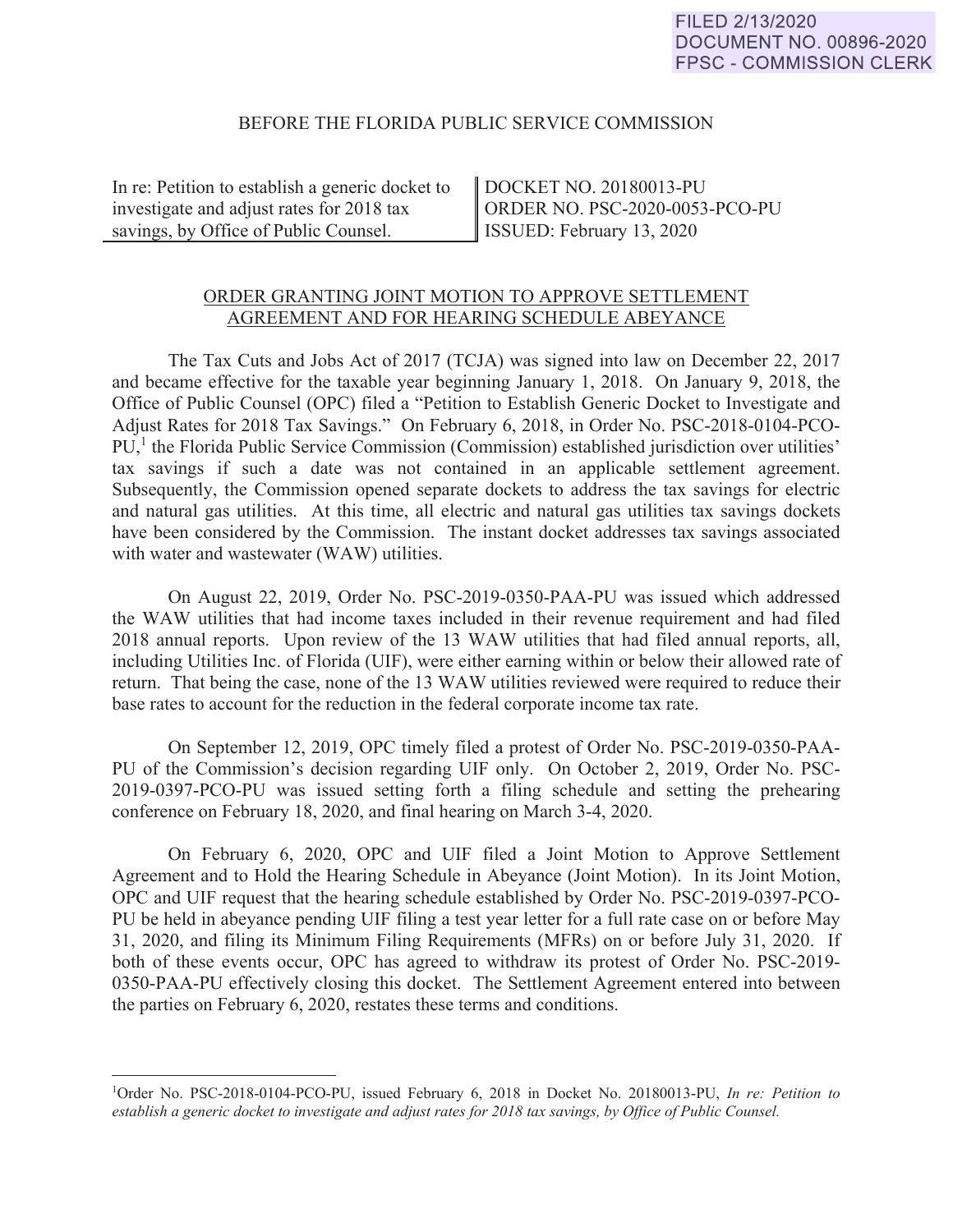## ORDER NO. PSC-2020-0053-PCO-PU DOCKET NO. 20180013-PU PAGE2

Based upon the representations of the parties, and in order to promote administrative efficiency, the hearing schedule found in Section IX, Controlling Dates, of Order No. PSC-2019- 0397-PCO-PU is no longer in effect and the prehearing conference and final hearing set for February 18, 2020 and March 3-4, 2020, are cancelled. Further, this case shall be held in abeyance until August 3, 2020, at which time a new hearing schedule shall be set if UIF has not complied fully with the terms and conditions regarding the filing of a Test Year letter and filing of a full set of MFRs by the dates set forth in the Joint Motion and Settlement Agreement.

Based on the foregoing, it is hereby

ORDERED by Commissioner Julie I. Brown, as Prehearing Officer, that the Joint Motion by Utilities, Inc. Florida and Office of Public Counsel to Approve Settlement Agreement and to Hold the Hearing Schedule in Abeyance is hereby granted as described above.

By ORDER of Commissioner Julie I. Brown, as Prehearing Officer, this 13th day February 2020 By ORDER<br>of <u>February</u>

**JULIE L BROWN** 

Commissioner and Prehearing Officer

Florida Public Service Commission 2540 Shumard Oak Boulevard Tallahassee, Florida 32399 (850) 413-6770 www.floridapsc.com

Copies furnished: A copy of this document is provided to the parties of record at the time of issuance and, if applicable, interested persons.

SBr